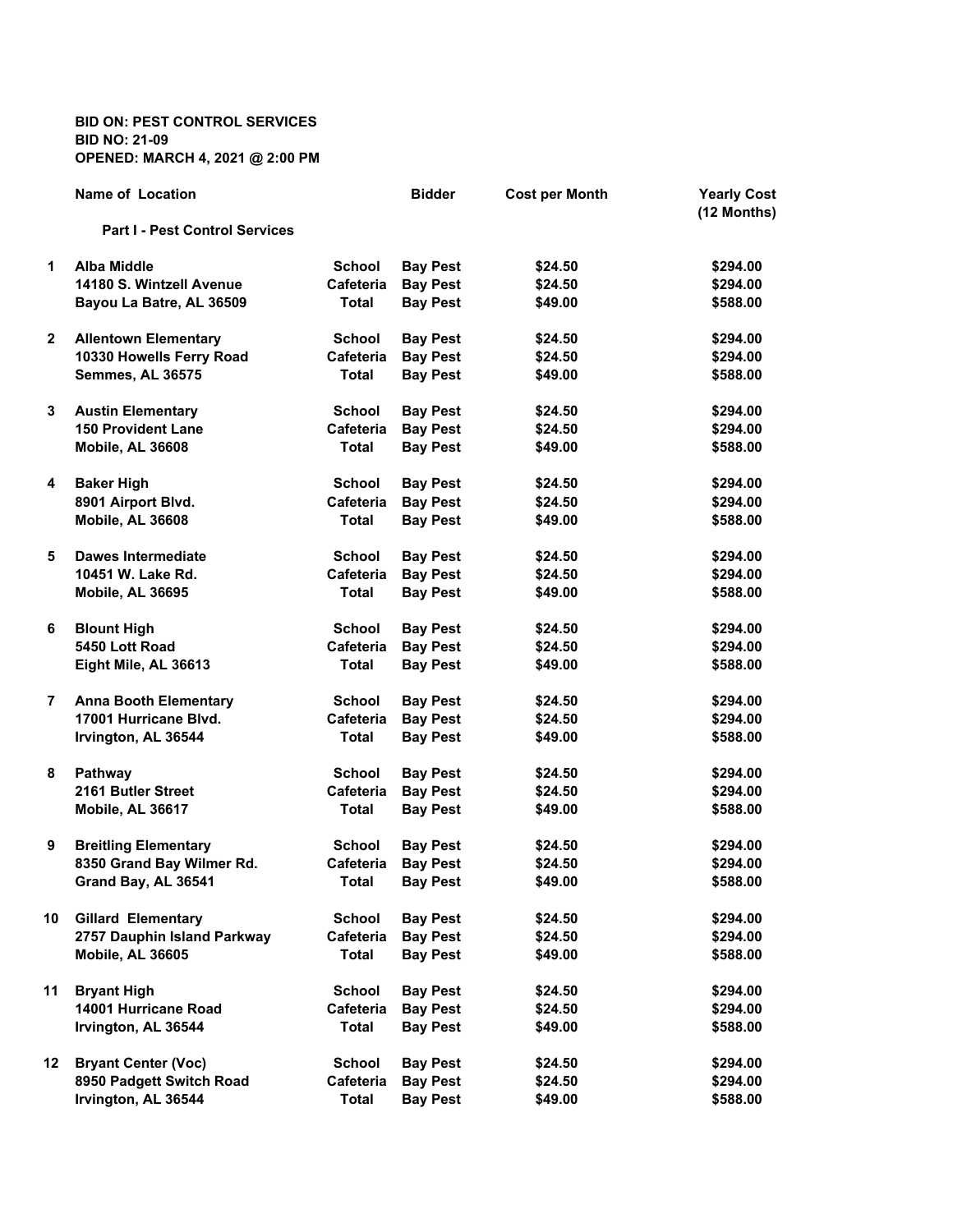|         | <b>Name of Location</b>                             |                  |                 | <b>Cost per Month</b> | <b>Yearly Cost</b><br>(12 Months) |
|---------|-----------------------------------------------------|------------------|-----------------|-----------------------|-----------------------------------|
| 13      | <b>Burnes Middle</b>                                | <b>School</b>    | <b>Bay Pest</b> | \$24.50               | \$294.00                          |
|         | 6175 Girby Road                                     | <b>Cafeteria</b> | <b>Bay Pest</b> | \$24.50               | \$294.00                          |
|         | Mobile, AL 36693                                    | <b>Total</b>     | <b>Bay Pest</b> | \$49.00               | \$588.00                          |
| 14      | <b>Burroughs Elementary</b>                         | <b>School</b>    | <b>Bay Pest</b> | \$24.50               | \$294.00                          |
|         | 6875 Burroughs Lane                                 | Cafeteria        | <b>Bay Pest</b> | \$24.50               | \$294.00                          |
|         | Theodore, AL 36582                                  | <b>Total</b>     | <b>Bay Pest</b> | \$49.00               | \$588.00                          |
| 15      | <b>Calcedeaver Elementary</b>                       | <b>School</b>    | <b>Bay Pest</b> | \$24.50               | \$294.00                          |
|         | 20185 Richard Weaver Road                           | Cafeteria        | <b>Bay Pest</b> | \$24.50               | \$294.00                          |
|         | Mt. Vernon, AL 36560                                | <b>Total</b>     | <b>Bay Pest</b> | \$49.00               | \$588.00                          |
| 16      | <b>Calloway-Smith Middle</b>                        | <b>School</b>    | <b>Bay Pest</b> | \$24.50               | \$294.00                          |
|         | 350 N. Lawrence Street                              | Cafeteria        | <b>Bay Pest</b> | \$24.50               | \$294.00                          |
|         | Mobile, AL 36603                                    | <b>Total</b>     | <b>Bay Pest</b> | \$49.00               | \$588.00                          |
| 17      | <b>Castlen Elementary</b>                           | <b>School</b>    | <b>Bay Pest</b> | \$24.50               | \$294.00                          |
|         | 9960 School House Road                              | Cafeteria        | <b>Bay Pest</b> | \$24.50               | \$294.00                          |
|         | Grand Bay, AL 36541                                 | <b>Total</b>     | <b>Bay Pest</b> | \$49.00               | \$588.00                          |
| 18      | <b>Causey Middle</b>                                | <b>School</b>    | <b>Bay Pest</b> | \$24.50               | \$294.00                          |
|         | 2205 McFarland                                      | Cafeteria        | <b>Bay Pest</b> | \$24.50               | \$294.00                          |
|         | Mobile, AL 36695                                    | <b>Total</b>     | <b>Bay Pest</b> | \$49.00               | \$588.00                          |
| 19      | <b>Chastang - Fournier K-8 School</b>               | <b>School</b>    | <b>Bay Pest</b> | \$24.50               | \$294.00                          |
|         | 2800 Berkley Street                                 | Cafeteria        | <b>Bay Pest</b> | \$24.50               | \$294.00                          |
|         | Mobile, AL 36617                                    | Total            | <b>Bay Pest</b> | \$49.00               | \$588.00                          |
| 20      | <b>Citronelle High</b>                              | <b>School</b>    | <b>Bay Pest</b> | \$24.50               | \$294.00                          |
|         | 19325 Rowe Street                                   | Cafeteria        | <b>Bay Pest</b> | \$24.50               | \$294.00                          |
|         | <b>LeBarron Ave./Hwy 45</b><br>Citronelle, AL 36522 | Total            | <b>Bay Pest</b> | \$49.00               | \$588.00                          |
| 21      | <b>Clark-Shaw Magnet School</b>                     | School           | <b>Bay Pest</b> | \$24.50               | \$294.00                          |
|         | 5960 Arlberg Street                                 | Cafeteria        | <b>Bay Pest</b> | \$24.50               | \$294.00                          |
|         | Mobile, AL 36608                                    | <b>Total</b>     | <b>Bay Pest</b> | \$49.00               | \$588.00                          |
| $22 \,$ | <b>Continuous Learning Center</b>                   | <b>School</b>    | <b>Bay Pest</b> | \$24.50               | \$294.00                          |
|         | 1870 Pleasant Ave.                                  | Cafeteria        | <b>Bay Pest</b> | \$24.50               | \$294.00                          |
|         | Mobile, AL 36617                                    | <b>Total</b>     | <b>Bay Pest</b> | \$49.00               | \$588.00                          |
| 23      | <b>Council Traditional</b>                          | <b>School</b>    | <b>Bay Pest</b> | \$24.50               | \$294.00                          |
|         | <b>751 Wilkinson Street</b>                         | Cafeteria        | <b>Bay Pest</b> | \$24.50               | \$294.00                          |
|         | <b>Mobile, AL 36603</b>                             | <b>Total</b>     | <b>Bay Pest</b> | \$49.00               | \$588.00                          |
| 24      | <b>Craighead Elementary</b>                         | <b>School</b>    | <b>Bay Pest</b> | \$24.50               | \$294.00                          |
|         | 1000 South Ann Street                               | Cafeteria        | <b>Bay Pest</b> | \$24.50               | \$294.00                          |
|         | Mobile, AL 36605                                    | <b>Total</b>     | <b>Bay Pest</b> | \$49.00               | \$588.00                          |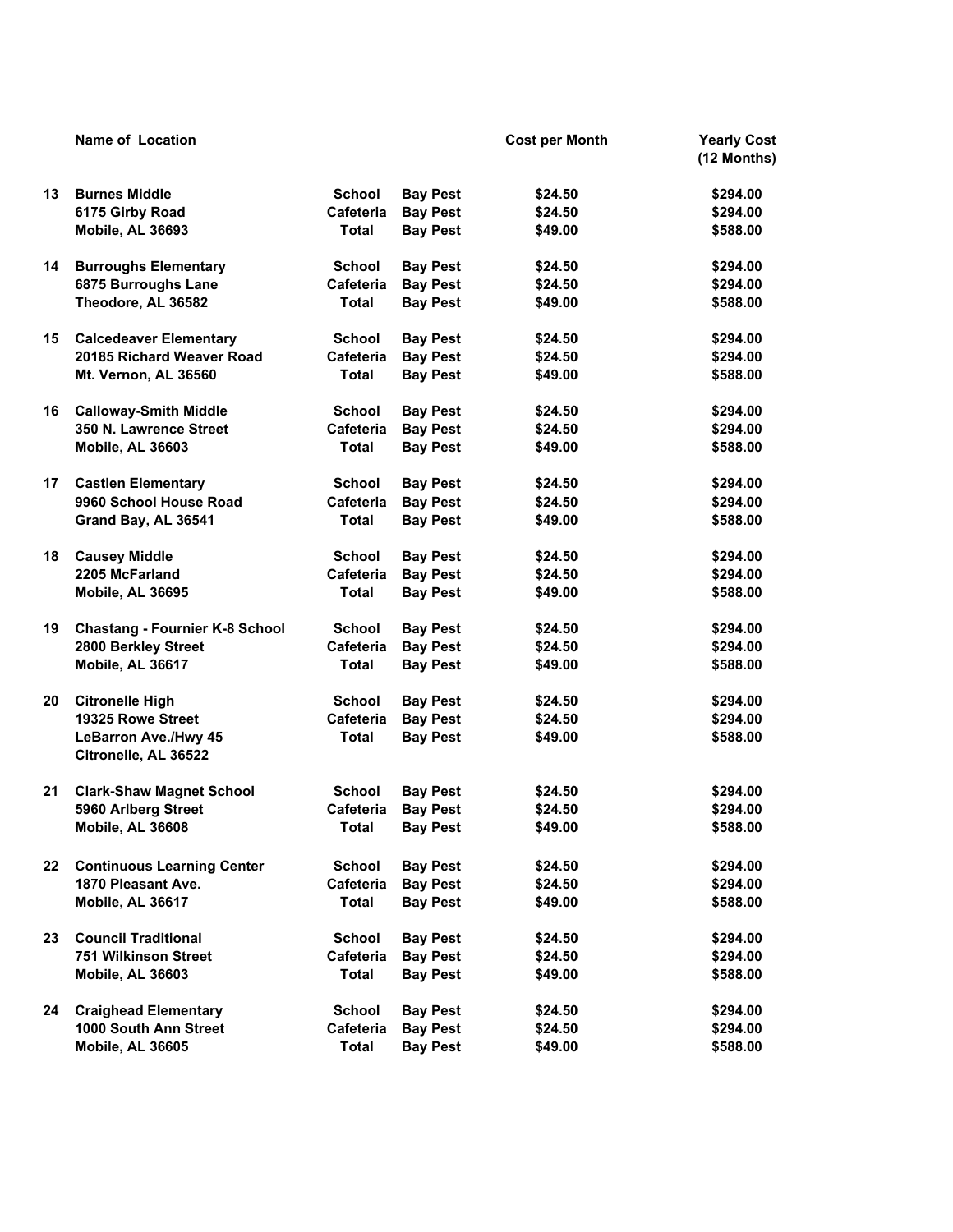|    | <b>Name of Location</b>                   |                  |                 | <b>Cost per Month</b> | <b>Yearly Cost</b><br>(12 Months) |
|----|-------------------------------------------|------------------|-----------------|-----------------------|-----------------------------------|
| 25 | Dauphin Island Elementary                 | <b>School</b>    | <b>Bay Pest</b> | \$24.50               | \$294.00                          |
|    | 1501 Bienville Blvd                       | <b>Cafeteria</b> | <b>Bay Pest</b> | \$24.50               | \$294.00                          |
|    | Dauphin Island, AL 36528                  | Total            | <b>Bay Pest</b> | \$49.00               | \$588.00                          |
| 26 | <b>Davidson High</b>                      | <b>School</b>    | <b>Bay Pest</b> | \$24.50               | \$294.00                          |
|    | 3900 Pleasant Valley Road                 | Cafeteria        | <b>Bay Pest</b> | \$24.50               | \$294.00                          |
|    | Mobile, Al 36609                          | <b>Total</b>     | <b>Bay Pest</b> | \$49.00               | \$588.00                          |
| 27 | <b>Davis Elementary</b>                   | <b>School</b>    | <b>Bay Pest</b> | \$24.50               | \$294.00                          |
|    | 6900 Nan Gray Davis Road                  | <b>Cafeteria</b> | <b>Bay Pest</b> | \$24.50               | \$294.00                          |
|    | Theodore, AL 36582                        | <b>Total</b>     | <b>Bay Pest</b> | \$49.00               | \$588.00                          |
| 28 | <b>Denton Middle</b>                      | <b>School</b>    | <b>Bay Pest</b> | \$24.50               | \$294.00                          |
|    | 3800 Pleasant Valley                      | Cafeteria        | <b>Bay Pest</b> | \$24.50               | \$294.00                          |
|    | <b>Mobile, AL 36608</b>                   | <b>Total</b>     | <b>Bay Pest</b> | \$49.00               | \$588.00                          |
| 29 | <b>Dickson Elementary</b>                 | <b>School</b>    | <b>Bay Pest</b> | \$24.50               | \$294.00                          |
|    | 4645 Bit & Spur Road                      | <b>Cafeteria</b> | <b>Bay Pest</b> | \$24.50               | \$294.00                          |
|    | <b>Mobile, AL 36608</b>                   | <b>Total</b>     | <b>Bay Pest</b> | \$49.00               | \$588.00                          |
| 30 | <b>Dixon Elementary</b>                   | <b>School</b>    | <b>Bay Pest</b> | \$24.50               | \$294.00                          |
|    | 4 Mile Rd.                                | <b>Cafeteria</b> | <b>Bay Pest</b> | \$24.50               | \$294.00                          |
|    | Irvington, AL 36544                       | Total            | <b>Bay Pest</b> | \$49.00               | \$588.00                          |
| 31 | <b>Dodge Elementary</b>                   | <b>School</b>    | <b>Bay Pest</b> | \$24.50               | \$294.00                          |
|    | 2615 Longleaf Drive                       | Cafeteria        | <b>Bay Pest</b> | \$24.50               | \$294.00                          |
|    | Mobile, AL 36693                          | Total            | <b>Bay Pest</b> | \$49.00               | \$588.00                          |
| 32 | <b>Dunbar School for Creative &amp;</b>   | <b>School</b>    | <b>Bay Pest</b> | \$24.50               | \$294.00                          |
|    | <b>Performing Arts</b>                    | Cafeteria        | <b>Bay Pest</b> | \$24.50               | \$294.00                          |
|    | 500St. Anthony Street<br>Mobile, AL 36603 | <b>Total</b>     | <b>Bay Pest</b> | \$49.00               | \$588.00                          |
| 33 | <b>Collier Elementary School</b>          | <b>School</b>    | <b>Bay Pest</b> | \$24.50               | \$294.00                          |
|    | 601 Snow R. North                         | Cafeteria        | <b>Bay Pest</b> | \$24.50               | \$294.00                          |
|    | Mobile, AL 36608                          | <b>Total</b>     | <b>Bay Pest</b> | \$49.00               | \$588.00                          |
| 34 | <b>Eichold-Mertz Elementary</b>           | <b>School</b>    | <b>Bay Pest</b> | \$24.50               | \$294.00                          |
|    | 950 McRae Avenue                          | Cafeteria        | <b>Bay Pest</b> | \$24.50               | \$294.00                          |
|    | <b>Mobile, AL 36606</b>                   | Total            | <b>Bay Pest</b> | \$49.00               | \$588.00                          |
| 35 | <b>Collins Rhodes Elementary</b>          | School           | <b>Bay Pest</b> | \$24.50               | \$294.00                          |
|    | 5110 St Stephens Rd                       | Cafeteria        | <b>Bay Pest</b> | \$24.50               | \$294.00                          |
|    | Eight Mile, AL 36613                      | <b>Total</b>     | <b>Bay Pest</b> | \$49.00               | \$588.00                          |
| 36 | <b>Environmental Center</b>               | <b>School</b>    | <b>Bay Pest</b> | \$24.50               | \$294.00                          |
|    | 6101 Girby Road                           | Cafeteria        | <b>Bay Pest</b> | \$24.50               | \$294.00                          |
|    | Mobile, AL 36609                          | <b>Total</b>     | <b>Bay Pest</b> | \$49.00               | \$588.00                          |
| 37 | <b>Evans</b>                              | <b>School</b>    | <b>Bay Pest</b> | \$24.50               | \$294.00                          |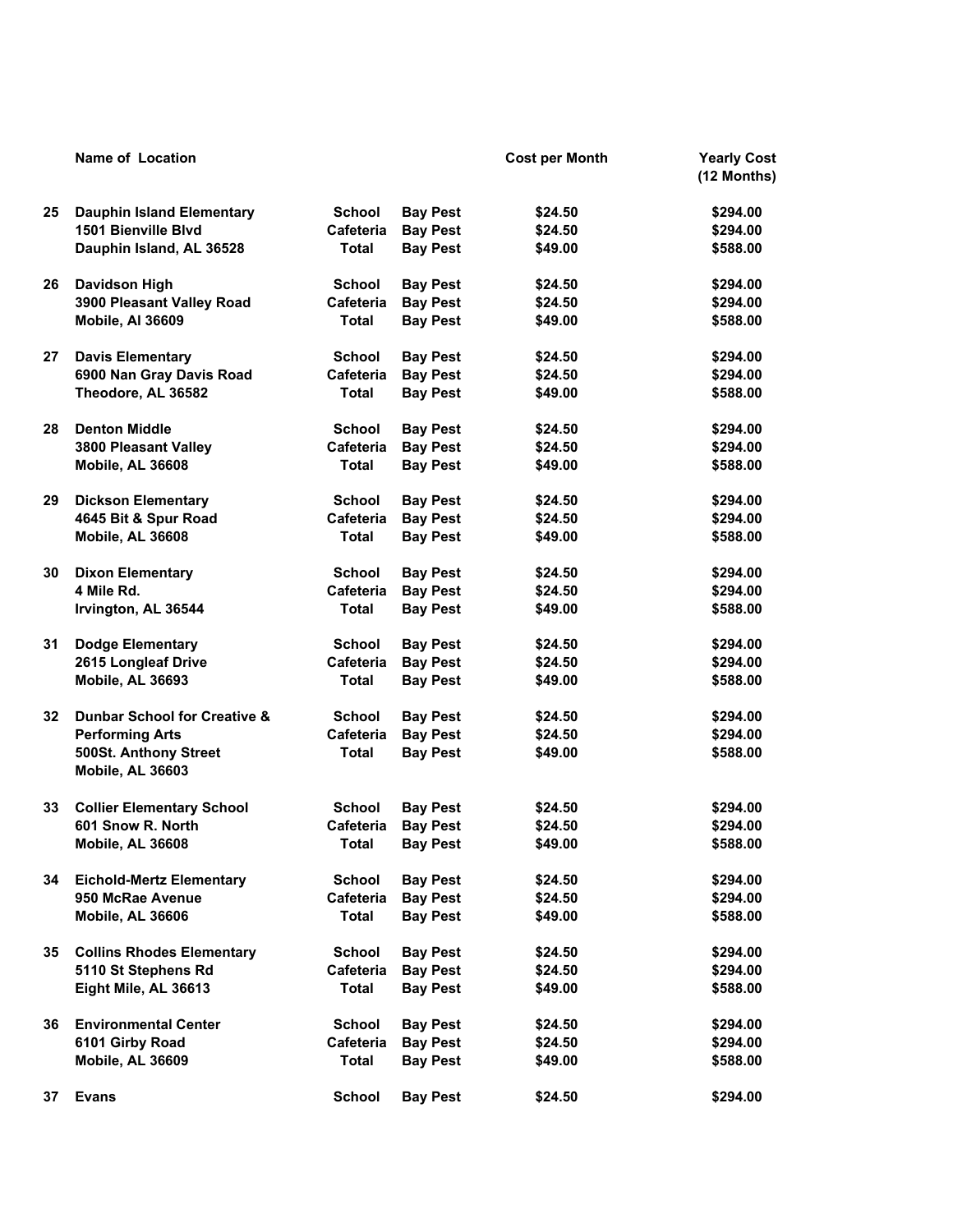|    | 6301 Biloxi Ave.                    | Cafeteria     | <b>Bay Pest</b> | \$24.50               | \$294.00                          |
|----|-------------------------------------|---------------|-----------------|-----------------------|-----------------------------------|
|    | Mobile, AL 36608                    | <b>Total</b>  | <b>Bay Pest</b> | \$49.00               | \$588.00                          |
|    | <b>Name of Location</b>             |               |                 | <b>Cost per Month</b> | <b>Yearly Cost</b><br>(12 Months) |
| 38 | <b>Faulkner Vocational (Voc)</b>    | <b>School</b> | <b>Bay Pest</b> | \$24.50               | \$294.00                          |
|    | 33 West Elm Street                  | Cafeteria     | <b>Bay Pest</b> | \$24.50               | \$294.00                          |
|    | Prichard, AL 36610                  | <b>Total</b>  | <b>Bay Pest</b> | \$49.00               | \$588.00                          |
| 39 | <b>Fonde Elementary</b>             | <b>School</b> | <b>Bay Pest</b> | \$24.50               | \$294.00                          |
|    | 3956 Cottage Hill Road              | Cafeteria     | <b>Bay Pest</b> | \$24.50               | \$294.00                          |
|    | Mobile, Al 36609                    | <b>Total</b>  | <b>Bay Pest</b> | \$49.00               | \$588.00                          |
| 40 | <b>Forest Hill Elementary</b>       | <b>School</b> | <b>Bay Pest</b> | \$24.50               | \$294.00                          |
|    | 4501 Moffat Road                    | Cafeteria     | <b>Bay Pest</b> | \$24.50               | \$294.00                          |
|    | <b>Mobile, AL 36618</b>             | <b>Total</b>  | <b>Bay Pest</b> | \$49.00               | \$588.00                          |
| 41 | <b>Grand Bay Middle</b>             | <b>School</b> | <b>Bay Pest</b> | \$24.50               | \$294.00                          |
|    | 12800 Cunningham Road               | Cafeteria     | <b>Bay Pest</b> | \$24.50               | \$294.00                          |
|    | Grand Bay, AL 36541                 | <b>Total</b>  | <b>Bay Pest</b> | \$49.00               | \$588.00                          |
| 42 | <b>Grant Elementary</b>             | <b>School</b> | <b>Bay Pest</b> | \$24.50               | \$294.00                          |
|    | 535 Easterling Street               | Cafeteria     | <b>Bay Pest</b> | \$24.50               | \$294.00                          |
|    | Prichard, AL 36610                  | <b>Total</b>  | <b>Bay Pest</b> | \$49.00               | \$588.00                          |
| 43 | <b>Griggs Elementary</b>            | <b>School</b> | <b>Bay Pest</b> | \$24.50               | \$294.00                          |
|    | 6001 Three Notch Road               | Cafeteria     | <b>Bay Pest</b> | \$24.50               | \$294.00                          |
|    | Mobile, AL 36619                    | <b>Total</b>  | <b>Bay Pest</b> | \$49.00               | \$588.00                          |
| 44 | <b>Hall Elementary</b>              | <b>School</b> | <b>Bay Pest</b> | \$24.50               | \$294.00                          |
|    | 1108 Antwerp Street                 | Cafeteria     | <b>Bay Pest</b> | \$24.50               | \$294.00                          |
|    | Mobile, AL 36605                    | <b>Total</b>  | <b>Bay Pest</b> | \$49.00               | \$588.00                          |
| 45 | <b>Gilliard Elementary</b>          | <b>School</b> | <b>Bay Pest</b> | \$24.50               | \$294.00                          |
|    | 2757 Dauphin Island Parkway         | Cafeteria     | <b>Bay Pest</b> | \$24.50               | \$294.00                          |
|    | Chickasaw, AL 36605                 | <b>Total</b>  | <b>Bay Pest</b> | \$49.00               | \$588.00                          |
| 46 | <b>Hankins Middle</b>               | <b>School</b> | <b>Bay Pest</b> | \$24.50               | \$294.00                          |
|    | 5771 Katherine Hankins Drive        | Cafeteria     | <b>Bay Pest</b> | \$24.50               | \$294.00                          |
|    | Theodore, AL 36582                  | <b>Total</b>  | <b>Bay Pest</b> | \$49.00               | \$588.00                          |
| 47 | <b>Hollingers Island Elementary</b> | <b>School</b> | <b>Bay Pest</b> | \$24.50               | \$294.00                          |
|    | 2400 Hammock Road                   | Cafeteria     | <b>Bay Pest</b> | \$24.50               | \$294.00                          |
|    | Mobile, AL 36605                    | <b>Total</b>  | <b>Bay Pest</b> | \$49.00               | \$588.00                          |
| 48 | <b>Holloway Elementary</b>          | <b>School</b> | <b>Bay Pest</b> | \$24.50               | \$294.00                          |
|    | 625 Stanton Road                    | Cafeteria     | <b>Bay Pest</b> | \$24.50               | \$294.00                          |
|    | Mobile, AL 36617                    | Total         | <b>Bay Pest</b> | \$49.00               | \$588.00                          |
| 49 | <b>Howard Elementary</b>            | <b>School</b> | <b>Bay Pest</b> | \$24.50               | \$294.00                          |
|    | 957 Dr. MLK Jr. Avenue              | Cafeteria     | <b>Bay Pest</b> | \$24.50               | \$294.00                          |
|    | Mobile, AL 36603                    | <b>Total</b>  | <b>Bay Pest</b> | \$49.00               | \$588.00                          |
| 50 | <b>Hutchens Elementary</b>          | <b>School</b> | <b>Bay Pest</b> | \$24.50               | \$294.00                          |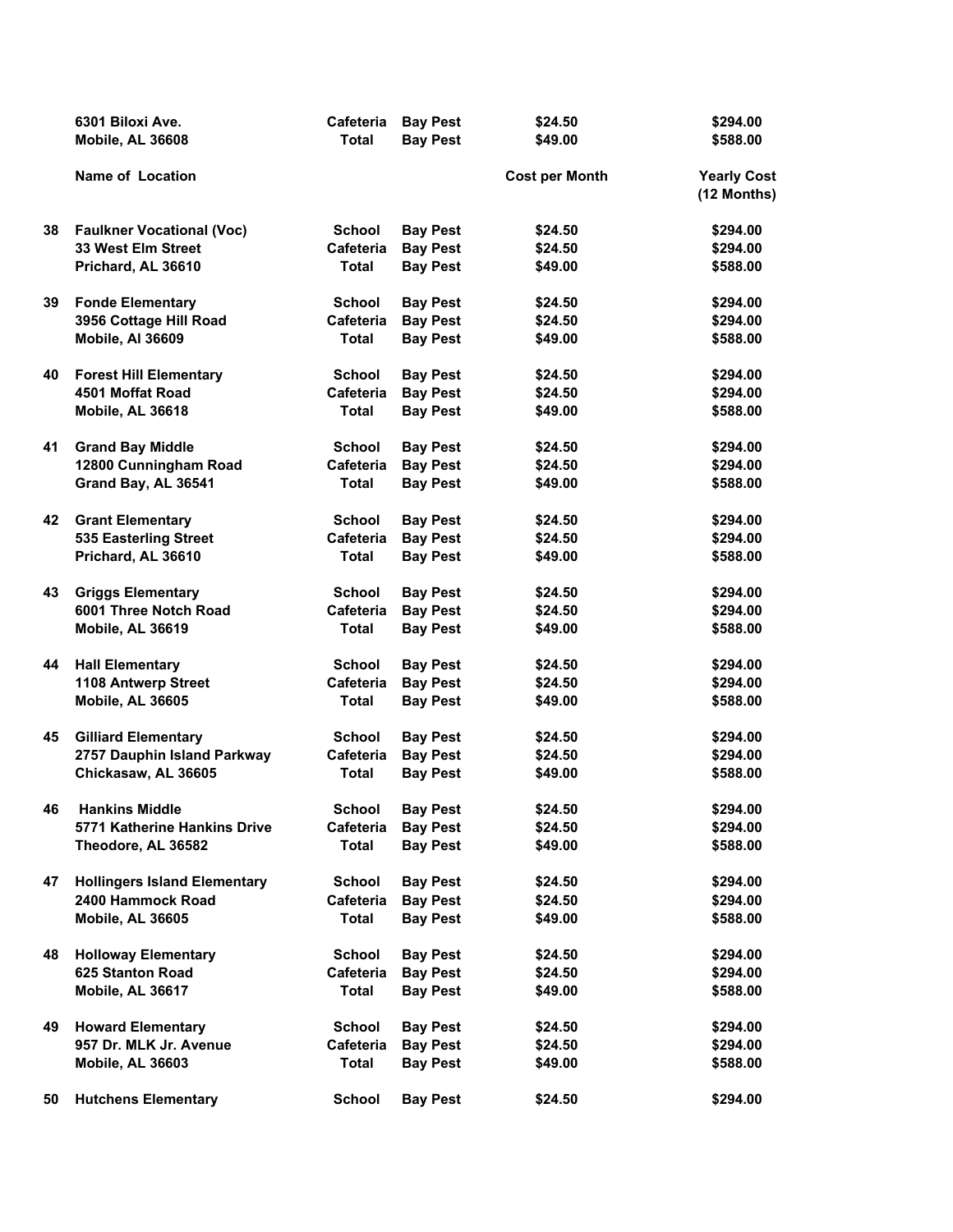|    | 10005 West Lake Road             | Cafeteria     | <b>Bay Pest</b> | \$24.50               | \$294.00                          |
|----|----------------------------------|---------------|-----------------|-----------------------|-----------------------------------|
|    | Mobile, AL 36693                 | <b>Total</b>  | <b>Bay Pest</b> | \$49.00               | \$588.00                          |
|    | Name of Location                 |               |                 | <b>Cost per Month</b> | <b>Yearly Cost</b><br>(12 Months) |
| 51 | <b>Indian Springs Elementary</b> | <b>School</b> | <b>Bay Pest</b> | \$24.50               | \$294.00                          |
|    | 4550 Highpoint Blvd.             | Cafeteria     | <b>Bay Pest</b> | \$24.50               | \$294.00                          |
|    | Eight Mile, AL 36613             | <b>Total</b>  | <b>Bay Pest</b> | \$49.00               | \$588.00                          |
| 52 | Just 4                           | <b>School</b> | <b>Bay Pest</b> | \$24.50               | \$294.00                          |
|    | 2263 St. Stephens Rd.            | Cafeteria     | <b>Bay Pest</b> | \$24.50               | \$294.00                          |
|    | Mobile, AL 36617                 | <b>Total</b>  | <b>Bay Pest</b> | \$49.00               | \$588.00                          |
| 53 | <b>LeFlore High</b>              | <b>School</b> | <b>Bay Pest</b> | \$24.50               | \$294.00                          |
|    | <b>700 Donald Street</b>         | Cafeteria     | <b>Bay Pest</b> | \$24.50               | \$294.00                          |
|    | Mobile, AL 36617                 | <b>Total</b>  | <b>Bay Pest</b> | \$49.00               | \$588.00                          |
| 54 | <b>Leinkauf Elementary</b>       | <b>School</b> | <b>Bay Pest</b> | \$24.50               | \$294.00                          |
|    | <b>1410 Monroe Street</b>        | Cafeteria     | <b>Bay Pest</b> | \$24.50               | \$294.00                          |
|    | Mobile, AL 36604                 | <b>Total</b>  | <b>Bay Pest</b> | \$49.00               | \$588.00                          |
| 55 | <b>Lott Middle</b>               | <b>School</b> | <b>Bay Pest</b> | \$24.50               | \$294.00                          |
|    | 776 Celeste Road                 | Cafeteria     | <b>Bay Pest</b> | \$24.50               | \$294.00                          |
|    | Citronelle, AL 36522             | Total         | <b>Bay Pest</b> | \$49.00               | \$588.00                          |
| 56 | <b>McDavid-Jones Elementary</b>  | <b>School</b> | <b>Bay Pest</b> | \$24.50               | \$294.00                          |
|    | 16250 Hwy 45 S.                  | Cafeteria     | <b>Bay Pest</b> | \$24.50               | \$294.00                          |
|    | Citronelle, AL 36522             | Total         | <b>Bay Pest</b> | \$49.00               | \$588.00                          |
| 57 | <b>Maryvale Elementary</b>       | <b>School</b> | <b>Bay Pest</b> | \$24.50               | \$294.00                          |
|    | 1901 North Maryvale St.          | Cafeteria     | <b>Bay Pest</b> | \$24.50               | \$294.00                          |
|    | Mobile, AL 36605                 | <b>Total</b>  | <b>Bay Pest</b> | \$49.00               | \$588.00                          |
| 58 | <b>Meadowlake Elementary</b>     | <b>School</b> | <b>Bay Pest</b> | \$24.50               | \$294.00                          |
|    | 8115 Three Notch Road            | Cafeteria     | <b>Bay Pest</b> | \$24.50               | \$294.00                          |
|    | Mobile, AL 36619                 | <b>Total</b>  | <b>Bay Pest</b> | \$49.00               | \$588.00                          |
| 59 | <b>Mobile Co. Training</b>       | <b>School</b> | <b>Bay Pest</b> | \$24.50               | \$294.00                          |
|    | 800 Whitney Street               | Cafeteria     | <b>Bay Pest</b> | \$24.50               | \$294.00                          |
|    | Prichard, AL 36610               | <b>Total</b>  | <b>Bay Pest</b> | \$49.00               | \$588.00                          |
| 60 | <b>Montgomery High</b>           | <b>School</b> | <b>Bay Pest</b> | \$24.50               | \$294.00                          |
|    | 4275 Snow Road                   | Cafeteria     | <b>Bay Pest</b> | \$24.50               | \$294.00                          |
|    | <b>Semms, AL 36575</b>           | <b>Total</b>  | <b>Bay Pest</b> | \$49.00               | \$588.00                          |
| 61 | <b>Morningside Elementary</b>    | School        | <b>Bay Pest</b> | \$24.50               | \$294.00                          |
|    | 2700 Greenbrier Drive            | Cafeteria     | <b>Bay Pest</b> | \$24.50               | \$294.00                          |
|    | <b>Mobile, AL 36605</b>          | <b>Total</b>  | <b>Bay Pest</b> | \$49.00               | \$588.00                          |
| 62 | <b>Murphy High</b>               | <b>School</b> | <b>Bay Pest</b> | \$24.50               | \$294.00                          |
|    | 100 South Carlen Street          | Cafeteria     | <b>Bay Pest</b> | \$24.50               | \$294.00                          |
|    | Mobile, AL 36606                 | <b>Total</b>  | <b>Bay Pest</b> | \$49.00               | \$588.00                          |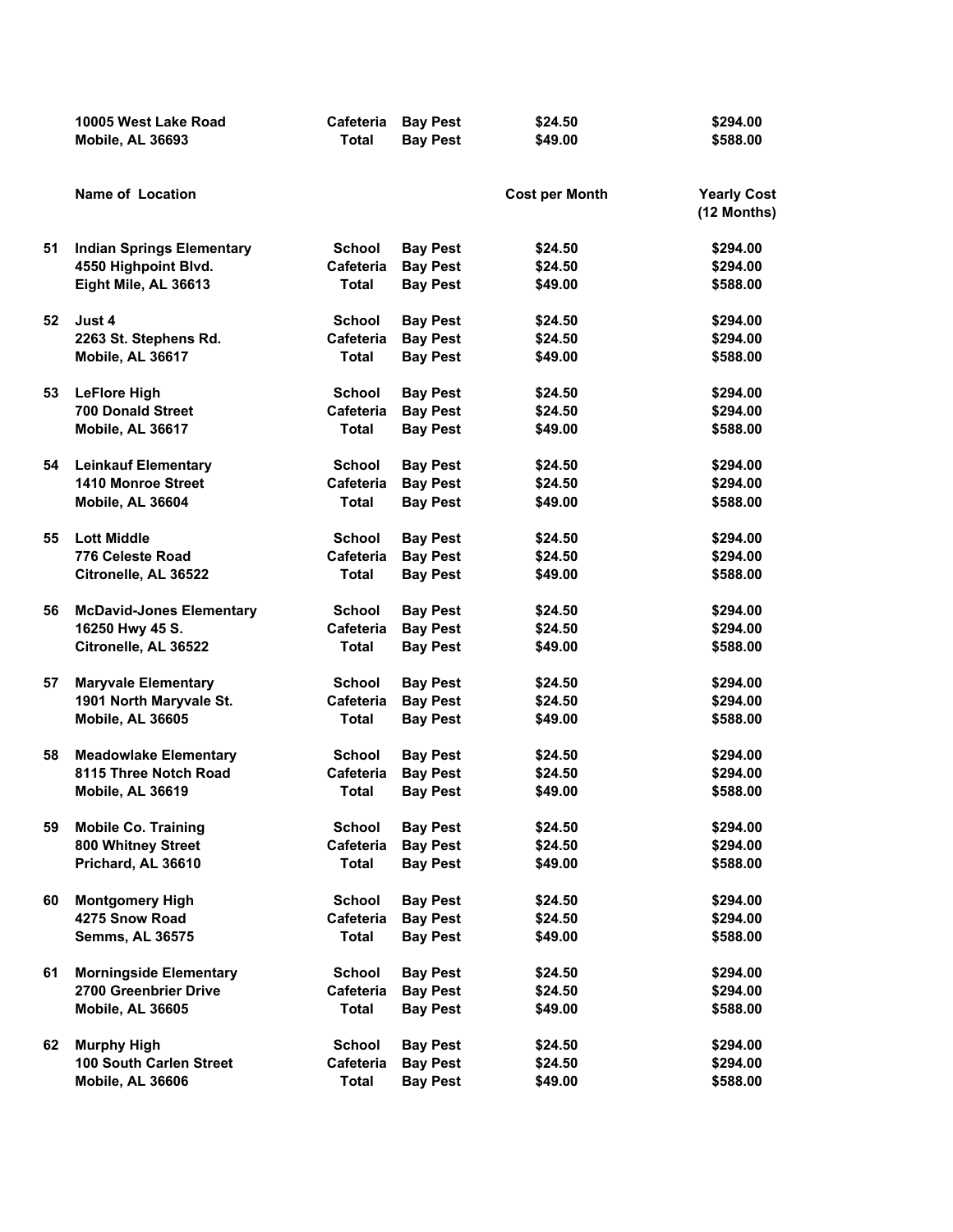| 63 | <b>O'Rourke Elementary</b><br>1975 Leroy Stevens Road | <b>School</b><br>Cafeteria | <b>Bay Pest</b><br><b>Bay Pest</b> | \$24.50<br>\$24.50    | \$294.00<br>\$294.00              |
|----|-------------------------------------------------------|----------------------------|------------------------------------|-----------------------|-----------------------------------|
|    | Mobile, AL 36695                                      | <b>Total</b>               | <b>Bay Pest</b>                    | \$49.00               | \$588.00                          |
|    | Name of Location                                      |                            |                                    | <b>Cost per Month</b> | <b>Yearly Cost</b><br>(12 Months) |
| 64 | Old Shell Road School for                             | <b>School</b>              | <b>Bay Pest</b>                    | \$24.50               | \$294.00                          |
|    | <b>Creative &amp; Performing Arts</b>                 | Cafeteria                  | <b>Bay Pest</b>                    | \$24.50               | \$294.00                          |
|    | 3160 Heather Street<br>Mobile, Al 36607               | <b>Total</b>               | <b>Bay Pest</b>                    | \$49.00               | \$588.00                          |
| 65 | <b>Orchard Elementary</b>                             | <b>School</b>              | <b>Bay Pest</b>                    | \$24.50               | \$294.00                          |
|    | 6300 Howell's Ferry Rd.                               | Cafeteria                  | <b>Bay Pest</b>                    | \$24.50               | \$294.00                          |
|    | Mobile, AL 36618                                      | <b>Total</b>               | <b>Bay Pest</b>                    | \$49.00               | \$588.00                          |
| 66 | <b>Phillips Preparatory</b>                           | <b>School</b>              | <b>Bay Pest</b>                    | \$24.50               | \$294.00                          |
|    | 3255 Old Shell Road                                   | Cafeteria                  | <b>Bay Pest</b>                    | \$24.50               | \$294.00                          |
|    | Mobile, AL 36607                                      | <b>Total</b>               | <b>Bay Pest</b>                    | \$49.00               | \$588.00                          |
| 67 | <b>Pillans Middle</b>                                 | <b>School</b>              | <b>Bay Pest</b>                    | \$24.50               | \$294.00                          |
|    | 2051 Military Road                                    | Cafeteria                  | <b>Bay Pest</b>                    | \$24.50               | \$294.00                          |
|    | Mobile, AL 36605                                      | <b>Total</b>               | <b>Bay Pest</b>                    | \$49.00               | \$588.00                          |
| 68 | <b>Rain High</b>                                      | <b>School</b>              | <b>Bay Pest</b>                    | \$24.50               | \$294.00                          |
|    | 3125 Dauphin Island Parkway                           | Cafeteria                  | <b>Bay Pest</b>                    | \$24.50               | \$294.00                          |
|    | <b>Mobie, AL 36605</b>                                | <b>Total</b>               | <b>Bay Pest</b>                    | \$49.00               | \$588.00                          |
| 69 | <b>Regional School</b>                                | <b>School</b>              | <b>Bay Pest</b>                    | \$24.50               | \$294.00                          |
|    | 3980 Burma Rd.                                        | Cafeteria                  | <b>Bay Pest</b>                    | \$24.50               | \$294.00                          |
|    | Mobile, AL 36693                                      | <b>Total</b>               | <b>Bay Pest</b>                    | \$49.00               | \$588.00                          |
| 70 | <b>Robbins Elementary</b>                             | <b>School</b>              | <b>Bay Pest</b>                    | \$24.50               | \$294.00                          |
|    | 2416 West Main Street                                 | Cafeteria                  | <b>Bay Pest</b>                    | \$24.50               | \$294.00                          |
|    | Prichard, AL 36610                                    | Total                      | <b>Bay Pest</b>                    | \$49.00               | \$588.00                          |
| 71 | <b>Scarborough Middle</b>                             | <b>School</b>              | <b>Bay Pest</b>                    | \$24.50               | \$294.00                          |
|    | 1800 Phillips Lane                                    | Cafeteria                  | Bay Pest                           | \$24.50               | \$294.00                          |
|    | Mobile, AL 36618                                      | <b>Total</b>               | <b>Bay Pest</b>                    | \$49.00               | \$588.00                          |
| 72 | <b>Semmes Elementary</b>                              | <b>School</b>              | <b>Bay Pest</b>                    | \$24.50               | \$294.00                          |
|    | 10100 Blackwell Nursery Road                          | Cafeteria                  | <b>Bay Pest</b>                    | \$24.50               | \$294.00                          |
|    | Semmes, AL 36575                                      | <b>Total</b>               | <b>Bay Pest</b>                    | \$49.00               | \$588.00                          |
| 73 | <b>Semmes Middle</b>                                  | <b>School</b>              | <b>Bay Pest</b>                    | \$24.50               | \$294.00                          |
|    | 4566 Ed George Road                                   | Cafeteria                  | <b>Bay Pest</b>                    | \$24.50               | \$294.00                          |
|    | Semmes, AL 36575                                      | Total                      | <b>Bay Pest</b>                    | \$49.00               | \$588.00                          |
| 74 | <b>Shepard Elementary</b>                             | <b>School</b>              | <b>Bay Pest</b>                    | \$24.50               | \$294.00                          |
|    | 3980-B Burma Road                                     | Cafeteria                  | <b>Bay Pest</b>                    | \$24.50               | \$294.00                          |
|    | Mobile, AL 36693                                      | <b>Total</b>               | <b>Bay Pest</b>                    | \$49.00               | \$588.00                          |
| 75 | <b>Shepard Elementary</b>                             | <b>School</b>              | <b>Bay Pest</b>                    | \$24.50               | \$294.00                          |
|    | <b>Special Programs</b>                               | Cafeteria                  | <b>Bay Pest</b>                    | \$24.50               | \$294.00                          |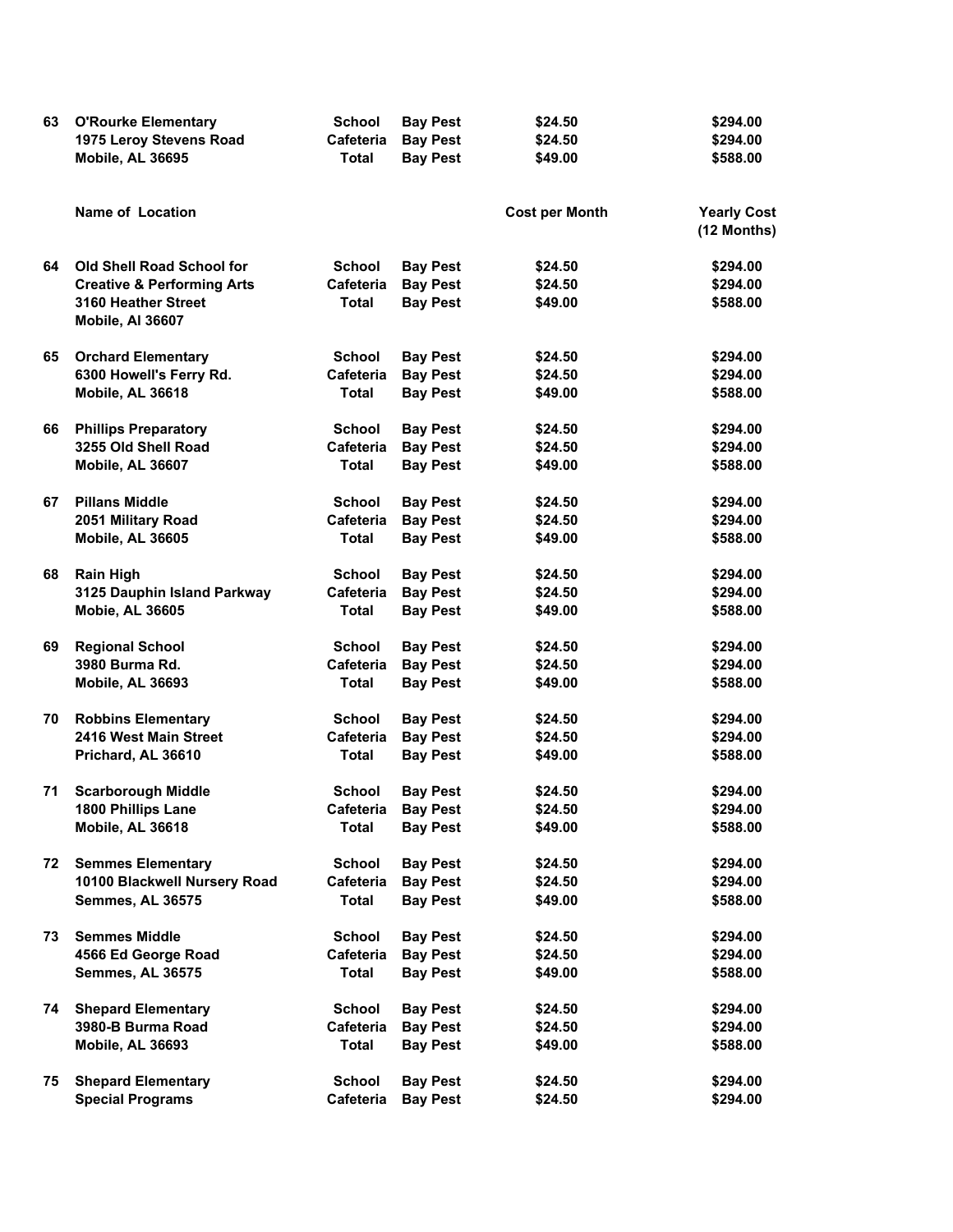|    | <b>Mobile, AL 36693</b>            | <b>Total</b>     | <b>Bay Pest</b> | \$49.00               | \$588.00                          |
|----|------------------------------------|------------------|-----------------|-----------------------|-----------------------------------|
| 76 | <b>Spencer-Westlawn Elementary</b> | <b>School</b>    | <b>Bay Pest</b> | \$24.50               | \$294.00                          |
|    | 3071 Ralston Rd.                   | Cafeteria        | <b>Bay Pest</b> | \$24.50               | \$294.00                          |
|    | Mobile, AL 36606                   | <b>Total</b>     | <b>Bay Pest</b> | \$49.00               | \$588.00                          |
|    | <b>Name of Location</b>            |                  |                 | <b>Cost per Month</b> | <b>Yearly Cost</b><br>(12 Months) |
| 77 | <b>St. Elmo Elementary</b>         | <b>School</b>    | <b>Bay Pest</b> | \$24.50               | \$294.00                          |
|    | 8666 McDonald Rd.                  | Cafeteria        | <b>Bay Pest</b> | \$24.50               | \$294.00                          |
|    | Irvington, AL 36568                | Total            | <b>Bay Pest</b> | \$49.00               | \$588.00                          |
| 78 | <b>Tanner Williams Elementary</b>  | <b>School</b>    | <b>Bay Pest</b> | \$24.50               | \$294.00                          |
|    | 13700Tanner Williams Road          | Cafeteria        | <b>Bay Pest</b> | \$24.50               | \$294.00                          |
|    | Wilmer, AL 36587                   | <b>Total</b>     | <b>Bay Pest</b> | \$49.00               | \$588.00                          |
| 79 | <b>Theodore High</b>               | <b>School</b>    | <b>Bay Pest</b> | \$24.50               | \$294.00                          |
|    | 6201 Swedetown Road                | Cafeteria        | <b>Bay Pest</b> | \$24.50               | \$294.00                          |
|    | Theodore, AL 36582                 | <b>Total</b>     | <b>Bay Pest</b> | \$49.00               | \$588.00                          |
| 80 | <b>Turner Elementary</b>           | <b>School</b>    | <b>Bay Pest</b> | \$24.50               | \$294.00                          |
|    | 8361 Lott Road                     | <b>Cafeteria</b> | <b>Bay Pest</b> | \$24.50               | \$294.00                          |
|    | Wilmer, AL 36587                   | <b>Total</b>     | <b>Bay Pest</b> | \$49.00               | \$588.00                          |
| 81 | <b>Vigor High</b>                  | <b>School</b>    | <b>Bay Pest</b> | \$24.50               | \$294.00                          |
|    | 913 N. Wilson Ave.                 | Cafeteria        | <b>Bay Pest</b> | \$24.50               | \$294.00                          |
|    | Prichard, AL 36610                 | Total            | <b>Bay Pest</b> | \$49.00               | \$588.00                          |
| 82 | <b>Washington Middle</b>           | School           | <b>Bay Pest</b> | \$24.50               | \$294.00                          |
|    | <b>1961 Andrews Street</b>         | <b>Cafeteria</b> | <b>Bay Pest</b> | \$24.50               | \$294.00                          |
|    | Mobile, AL 36617                   | <b>Total</b>     | <b>Bay Pest</b> | \$49.00               | \$588.00                          |
| 83 | <b>Taylor-White Elementary</b>     | <b>School</b>    | <b>Bay Pest</b> | \$24.50               | \$294.00                          |
|    | 476 Eliza Jordan N.                | Cafeteria        | <b>Bay Pest</b> | \$24.50               | \$294.00                          |
|    | Mobile, AL 36695                   | <b>Total</b>     | <b>Bay Pest</b> | \$49.00               | \$588.00                          |
| 84 | <b>Whitley Elementary</b>          | <b>School</b>    | <b>Bay Pest</b> | \$24.50               | \$294.00                          |
|    | 528 Capt. Leon C. Roberts St.      | Cafeteria        | <b>Bay Pest</b> | \$24.50               | \$294.00                          |
|    | Prichard, AL 36610                 | <b>Total</b>     | <b>Bay Pest</b> | \$49.00               | \$588.00                          |
| 85 | <b>Will Elementary</b>             | <b>School</b>    | <b>Bay Pest</b> | \$24.50               | \$294.00                          |
|    | 5750 Summit Avenue                 | Cafeteria        | <b>Bay Pest</b> | \$24.50               | \$294.00                          |
|    | Mobile, AL 36608                   | Total            | <b>Bay Pest</b> | \$49.00               | \$588.00                          |
| 86 | <b>Williamson High</b>             | <b>School</b>    | <b>Bay Pest</b> | \$24.50               | \$294.00                          |
|    | <b>1567 East Dublin Street</b>     | Cafeteria        | <b>Bay Pest</b> | \$24.50               | \$294.00                          |
|    | Mobile, AL 36605                   | Total            | <b>Bay Pest</b> | \$49.00               | \$588.00                          |
| 87 | <b>Wilmer Elementary</b>           | School           | <b>Bay Pest</b> | \$24.50               | \$294.00                          |
|    | 7465 Wilmer Georgetown Road        | Cafeteria        | <b>Bay Pest</b> | \$24.50               | \$294.00                          |
|    | Wilmer, AL 36587                   | Total            | <b>Bay Pest</b> | \$49.00               | \$588.00                          |
| 88 | <b>Pearl Haskew</b>                | School           | <b>Bay Pest</b> | \$24.50               | \$294.00                          |
|    | 7001 Whie Oak Drive                | Cafeteria        | <b>Bay Pest</b> | \$24.50               | \$294.00                          |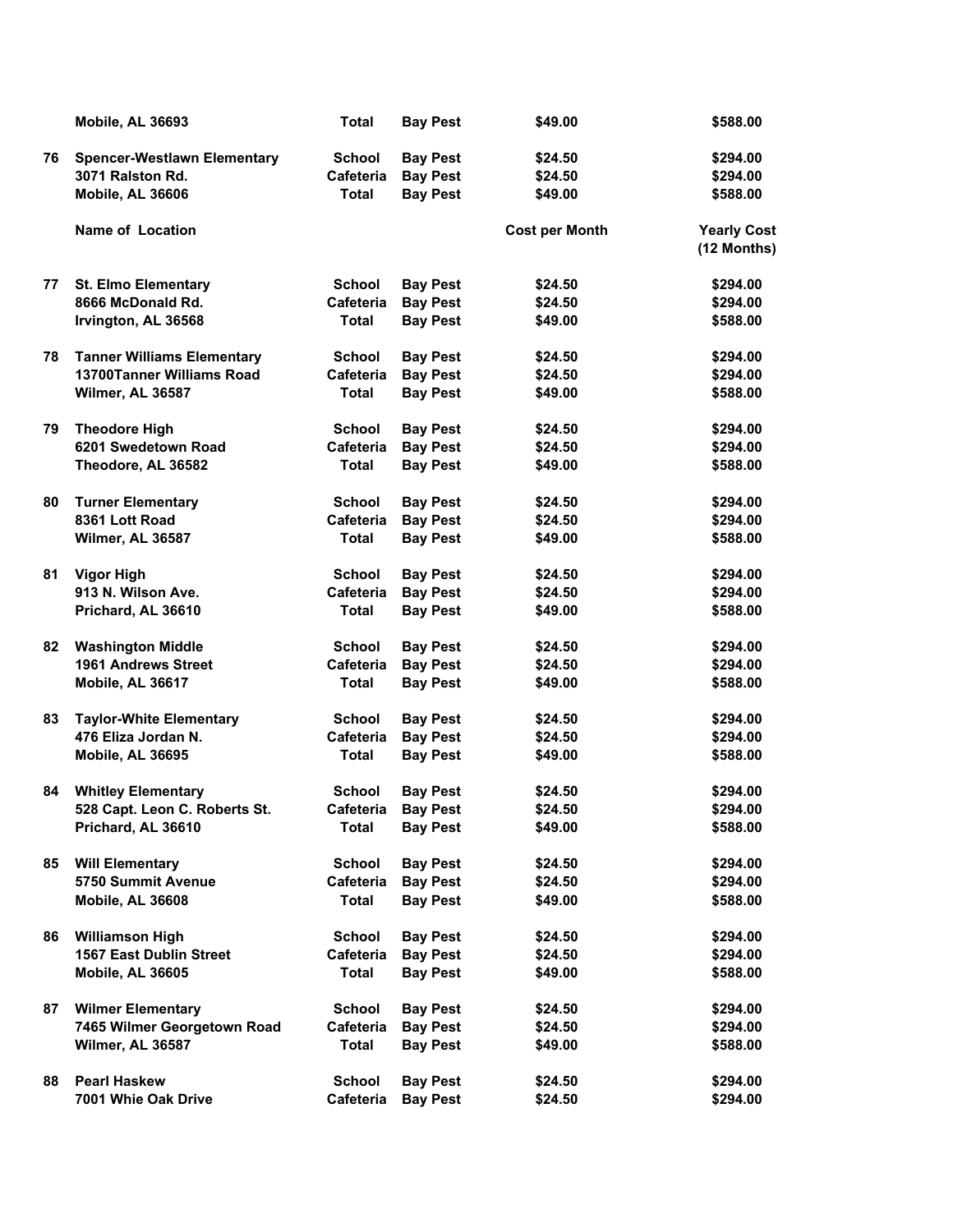|    | Irvington, AL 36544                                                               | <b>Total</b>                               | <b>Bay Pest</b>                                       | \$49.00                       | \$588.00                         |
|----|-----------------------------------------------------------------------------------|--------------------------------------------|-------------------------------------------------------|-------------------------------|----------------------------------|
| 89 | North Mobile County Middle School<br>1950 Salco Road, West<br>Axis, AL 36505      | <b>School</b><br>Cafeteria<br><b>Total</b> | <b>Bay Pest</b><br><b>Bay Pest</b><br><b>Bay Pest</b> | \$24.50<br>\$24.50<br>\$49.00 | \$294.00<br>\$294.00<br>\$588.00 |
|    | <b>Name of Location</b>                                                           |                                            |                                                       | <b>Cost per Month</b>         | <b>Yearly Cost</b>               |
| 90 | <b>Barton Academy</b><br><b>504 Government Street</b><br>Mobile, AL               |                                            | <b>Bay Pest</b>                                       | \$49.00                       | \$588.00                         |
|    | <b>TRANSPORTATION DEPARTMENTS:</b>                                                |                                            |                                                       |                               |                                  |
| 91 | 2954 Whistler Street<br><b>Whistler, AL</b>                                       |                                            | <b>Bay Pest</b>                                       | \$49.00                       | \$588.00                         |
| 92 | <b>MCS - Rosa Lott</b><br>776 Celeste Rd.<br>Citronelle, AL                       |                                            | <b>Bay Pest</b>                                       | \$49.00                       | \$588.00                         |
| 93 | 7359 Howells Ferry Rd.<br>Mobile, AL                                              |                                            | <b>Bay Pest</b>                                       | \$49.00                       | \$588.00                         |
| 94 | 3274 International Dr,<br>Mobile, AL                                              |                                            | <b>Bay Pest</b>                                       | \$49.00                       | \$588.00                         |
| 95 | 8950 Padgett Switch Rd<br>Irvington, AL                                           |                                            | <b>Bay Pest</b>                                       | \$49.00                       | \$588.00                         |
| 96 | 4575 Halls Mill<br>Mobile, AL                                                     |                                            | <b>Bay Pest</b>                                       | \$49.00                       | \$588.00                         |
| 97 | <b>Central Office</b><br>1 Magnum Pass<br>Mobile, AL 36618                        |                                            | <b>Bay Pest</b>                                       | \$49.00                       | \$588.00                         |
|    | <b>MAINTENANCE DEPARTMENTS:</b>                                                   |                                            |                                                       |                               |                                  |
| 98 | <b>Maintenance Department Warehouse</b><br>1200 E. Linwood Dr.<br>Mobile, AL      |                                            | <b>Bay Pest</b>                                       | \$49.00                       | \$588.00                         |
| 99 | <b>Maintenance Department</b><br>2173 Dauphine Island Parkway<br>Mobile, AL 36605 |                                            | <b>Bay Pest</b>                                       | \$49.00                       | \$588.00                         |